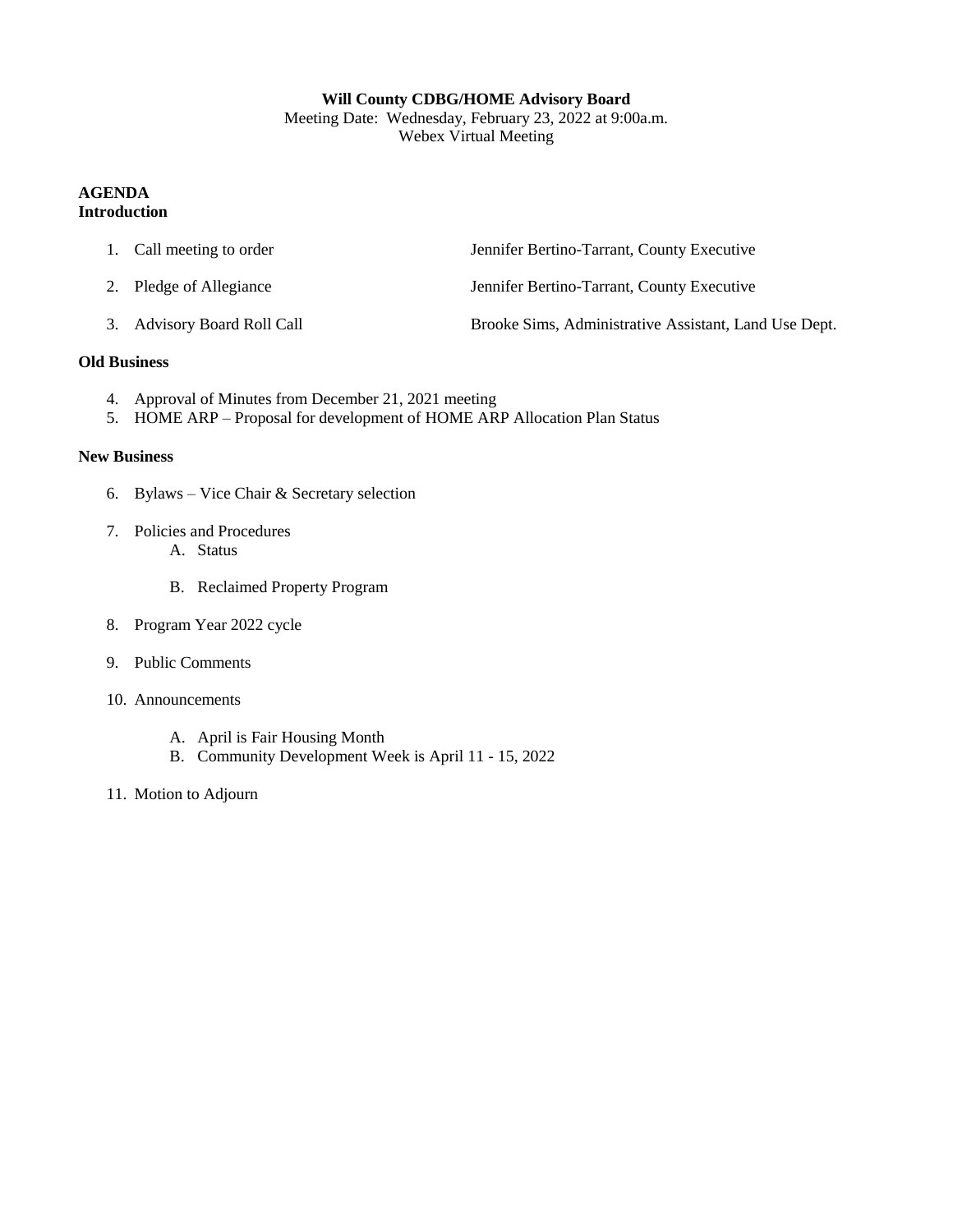# **Will County Advisory Board Meeting**

## **MINUTES**

## **December 21, 2021---1:00pm**

#### CALL MEETING TO ORDER

County Executive Bertino-Tarrant called the meeting to order at 1:00 PM.

#### PLEDGE OF ALLEGIANCE

County Executive Bertino-Tarrant led the Pledge of Allegiance.

## ADVISORY BOARD ROLL CALL

Roll Call was taken by Brooke Sims.

## ADVISORY BOARD MEMBERS PRESENT:

County Executive Bertino-Tarrant Speaker Cowan (…Later present) Board Member Mueller Board Member Fricilone Township Supervisor Dettbarn (… Later Present) Township Supervisor Crowner (Chat messaged Present) Mayor Dietz (... Later Present) Mayor March Executive Director White Chief Executive Officer Simelton

Brooke Sims said, well that's 7 than for our total. County Executive Bertino-Tarrant said, so that is a quorum? Brooke Sims said, yes ma'am.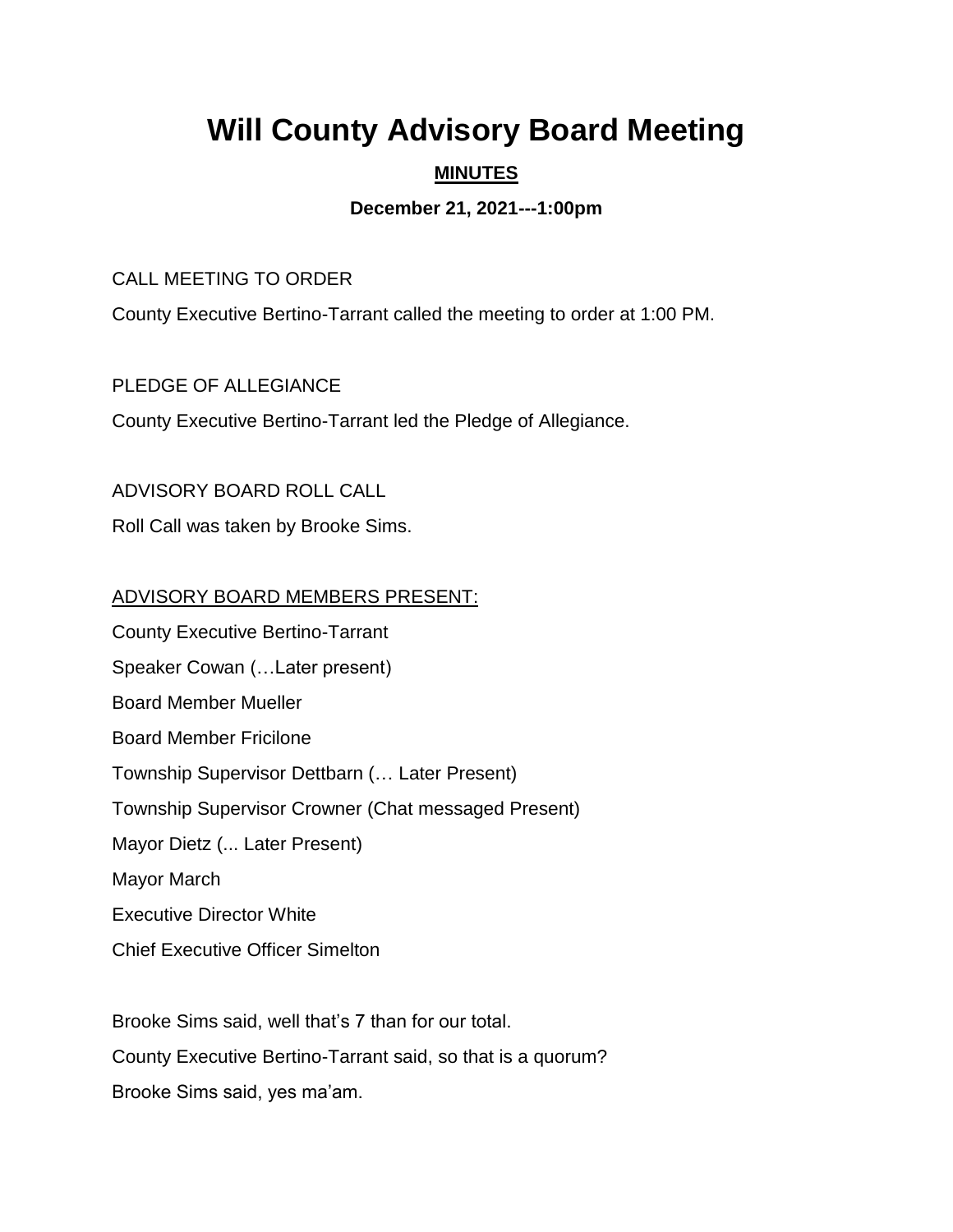County Executive Bertino-Tarrant said, alright wonderful. So now I need a motion to approve the minutes from June 3, 2021.

Board Member Fricilone said, \*inaudible\* Fricilone.

County Executive Bertino-Tarrant said, motion by Fricilone. Can I get a second?

Executive Director White said, second from Kris White.

County Executive Bertino-Tarrant said, second Kris White. Any discussion?... All in favor, say I.

All Board Members said, I.

County Executive Bertino-Tarrant said, any opposed?...Alright the minutes are approved. Moving on to the Public Hearing. Public Hearing 2020 the CDBG/HOME/ESG Consolidated Annual Performance Evaluation Report. I need a motion to open the Public Hearing.

Mayor March said, \*inaudible\* March.

County Executive Bertino-Tarrant said, motion by March. Second?

Board Member Fricilone said, Fricilone.

County Executive Bertino-Tarrant said, Fricilone. Do we have to take a roll call on this? Martha, do you know?

Martha Sojka said, I don't know.

County Executive Bertino-Tarrant said, we'll take a roll call to go to Public Hearing. So just Brooke just the people who said they're present.

Brooke Sims said, County Executive Bertino-Tarrant?

County Executive Bertino-Tarrant said, yup.

Brooke Sims said, Board Member Mueller?

Board Member Mueller said, yes.

Brooke Sims said, Board Member Fricilone?

Board Member Fricilone said, yes.

Brooke Sims said, Township Supervisor Crowner?...I'll see if he goes in the chat. Mayor March?

Mayor March said, yes.

Brooke Sims said, Executive Director White?

Executive Director White said, yes.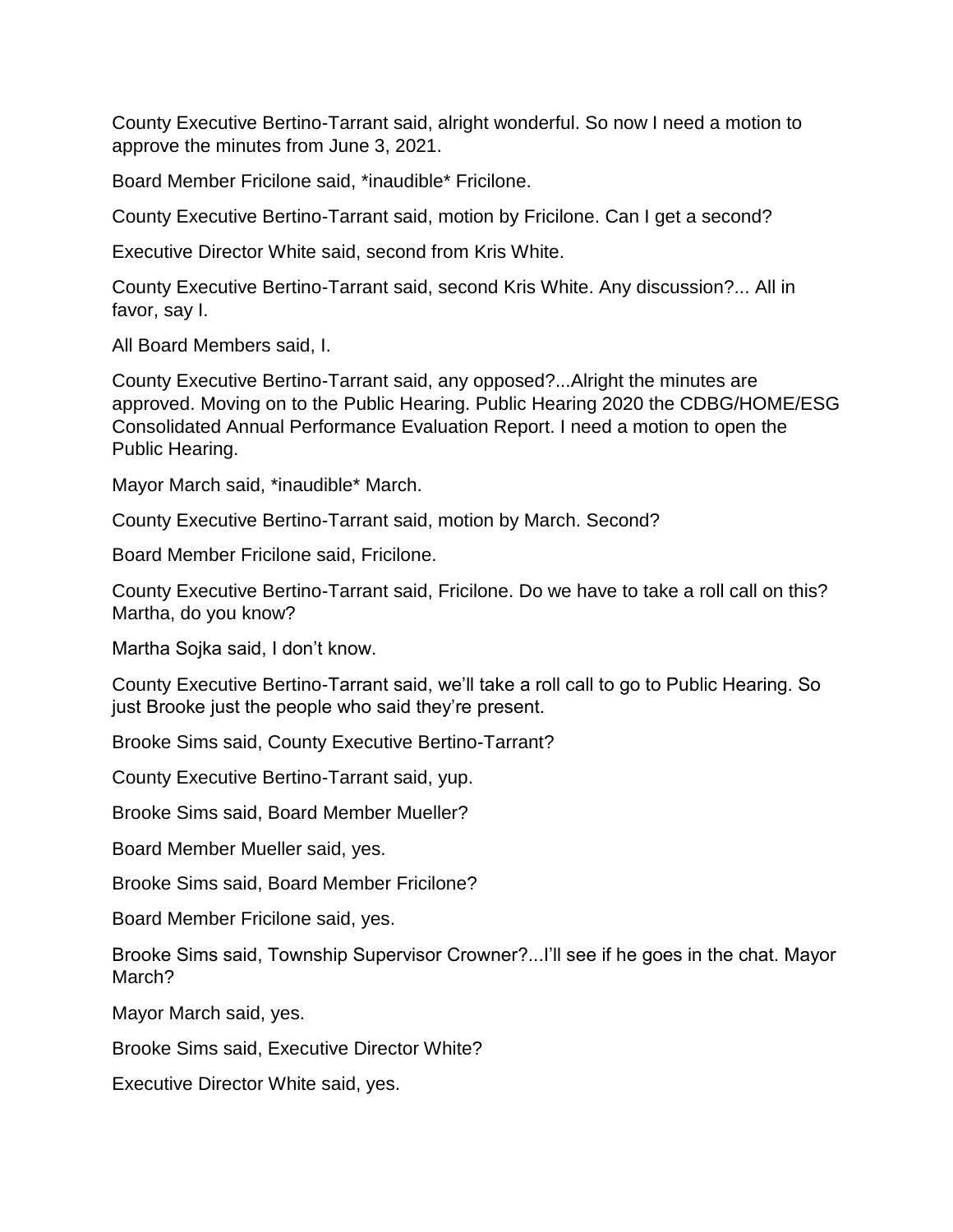Brooke Sims said, and Chief Executive Officer Simelton?

Chief Executive Officer Simelton said, yes.

County Executive Bertino-Tarrant said, and Supervisor Crowner did say yes.

Speaker Cowan said, this is Mimi Cowan, I'm here as well. (Speaker Cowan messaged me a yes as well)

Brooke Sims said, oh sorry Mimi.

County Executive Bertino-Tarrant said, so we are now in Public Hearing. Martha, is there any business here we need to talk about in Public Hearing? Or are you going to do the presentation, oh very good.

Martha Sojka said, yup. I'll do the presentation. And since we have some new members at this meeting, I just want to give an over view about how our HUD programs work. We operate at a 5 year strategic plan. It's called the Consolidated Plan. We're in our first, well this reporting document is reporting on the first year of the Consolidated Plan. Which is Program Year 2020. Our Program Year dates are from October 1, 2020 to September 30, 2021. Our Consolidated Annual Performance Evaluation Report we call CAPER. That's what this meeting is about, with the document that was included in your agenda packet. And even though it is a report that reports on Program Year 2020 activities, it does also include prior year activities if they were active during the Program Year or if they closed during the Program Year. I just wanted to highlight that it won't just be the activities that were funded that year.

In terms of those that are considered prior activities that were Prior Year Funds. This CAPER report includes 23 activities funded with prior year funds. 19 were completed during the program year. 2 are open and are still currently underway that's our Senior Services owner occupied rehab program and our tenant based rental assistance program with the State's Attorney's Office. 1 program, the owner occupied rehab program that was with Community Service Council was cancelled and will be reprogrammed.

For Program Year 2020 Funds, we had 15 activities that were approved for CDBG funding. 12 of those activities have been set up, and 2 of which have been completed, that's Homer Township and our Fairmont Water and Sewer. Those are both multi-year projects, so it's very easy to just get those up and running as soon as there's funding available. And then 10 are currently underway. 1 was cancelled, that was Hands of Hope request for acquisition dollars. And then 2 have yet to be programmed, and that's Village of Bolingbrook infrastructure. They usually compile one or two years' worth of funding and then do a project. So their working on identifying which project they'll use those dollars for. And the Fairmont Drainage project, we have a conceptual plan for Fairmont drainage, which is South of Oak. The first phase of that multi-phase project, has all of the engineering done and ready for agreement signatures. So that is at the Township's office, waiting for signature. The future for the rest of those potential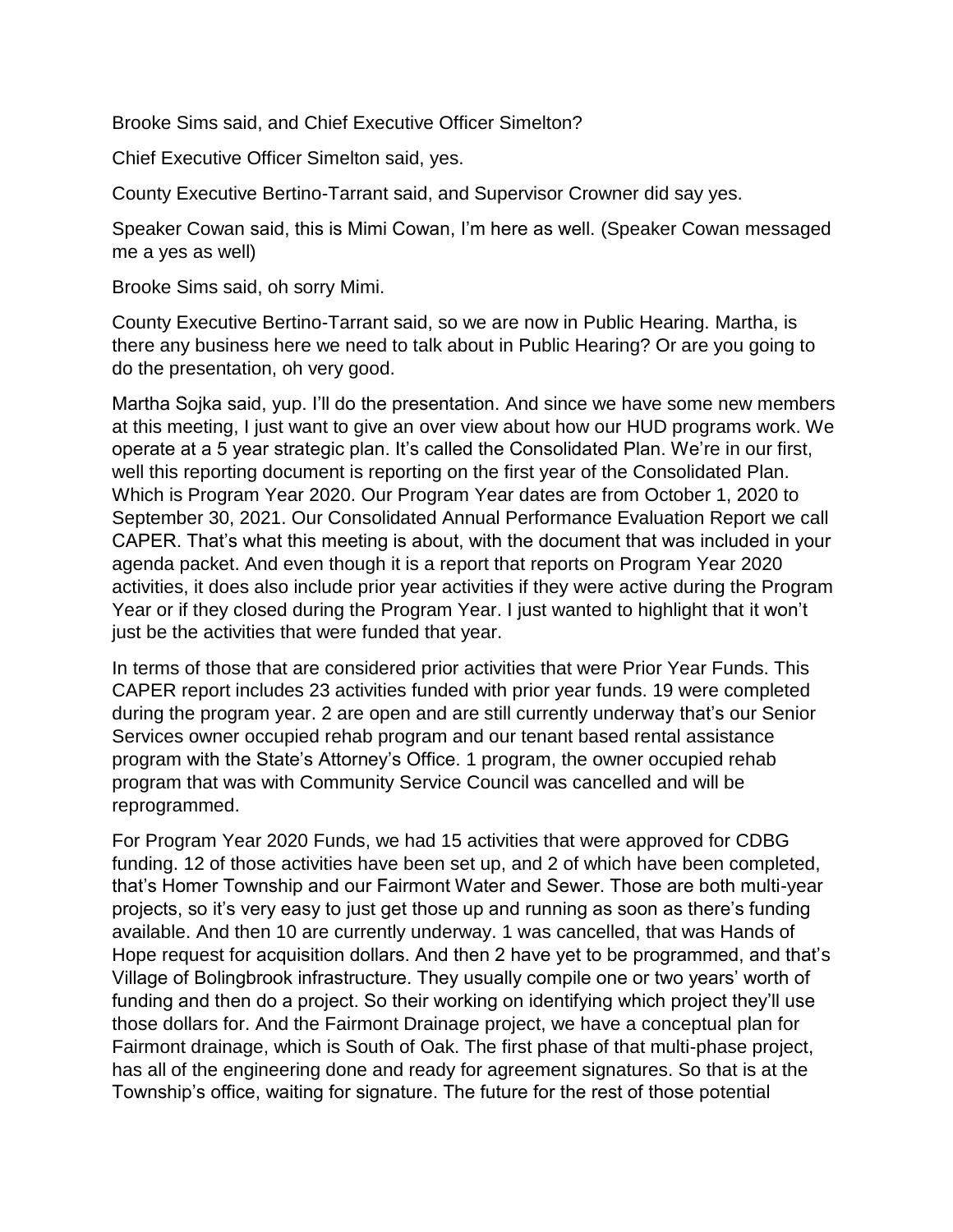projects have yet to be determined, cause the rest of the projects require storm water detention. In order for the project to work and we have not identified a partner yet that would acquire lots for the purpose of storm water drainage. So it's a multi-year project, but future phases might not go through. This particular one which has the engineering done does not include any storm water drainage facility. So we are almost ready to get that one started as soon as we get signatures back from the Township. From HOME funding, we have 7 activities that were approved in Program Year 2020. 4 have been programmed and are underway. And 3 are remaining, that's Tenant Based Rental Assistance Program. We're working on a program designed for that. We had funds set aside for new construction, those are also…we got a partner identified for those. And then Stepping Stones, that one if you remember was funded multiple years. They still have a gap in funding for that project, they did make the request to Congressman Foster, to cover that gap, so we have not moved forward on solidifying this project cause HOME dollars are last dollars in or their gap financing, so they need to make sure they got their other sources of funding committed before we can get into an agreement for our HOME funds. So all of...those 3 projects are still considered viable projects and we're working on the program design and underwriting for those.

If you looked at the CAPER report a lot of numbers and data, not the easiest read, we did try to make it a little bit more digestible by creating a summery document, using the data in the system that we report to on HUD. We have 3 objectives through HUD that we meet in our Consolidated Plan. The first objective is, to provide decent affordable housing. There are a number of different activities that fall under that objective. The second is, create suitable living environments. Another category that includes multiple types of projects. Everything from infrastructure to public service. Expand economic opportunities that is one of the goals that are identified in the Consolidated Plan. We haven't had any…the applications for economic development specifically but we do have a community school and garden program funded through a different division within Land Use. That does have economic development impacts, we have reported those impacts on this summary document. It's the garden program, so we'll talk about that a little bit more. We did add a fourth objective, the department, or HUD, did provide CARES dollars that came through our division so the fourth objective was to prevent, prepare, and respond to COVID-19. So those dollars will be reported in a different format, once we get guidance from HUD on how they want that reporting done. But we did take a snap shot of what has been accomplished with the grants that are currently out. So for affordable housing 22 senior…within the program year. 22 senior households assisted with housing rehab. 4 group homes were rehabilitated with Cornerstone. 43 homes were made affordable through various programs, including down payment assistance, tenant based rental assistance, and new construction with Habitat. 235 households provided housing counseling for new purchase and for foreclosure reasons. Under the create suitable living environments, 1.7 million went towards addressing 38 neglected properties, whether that was demolition or maintenance of abandoned lots. 990 households that were served through 4 different water and sewer infrastructure projects. 790 homeless assisted through various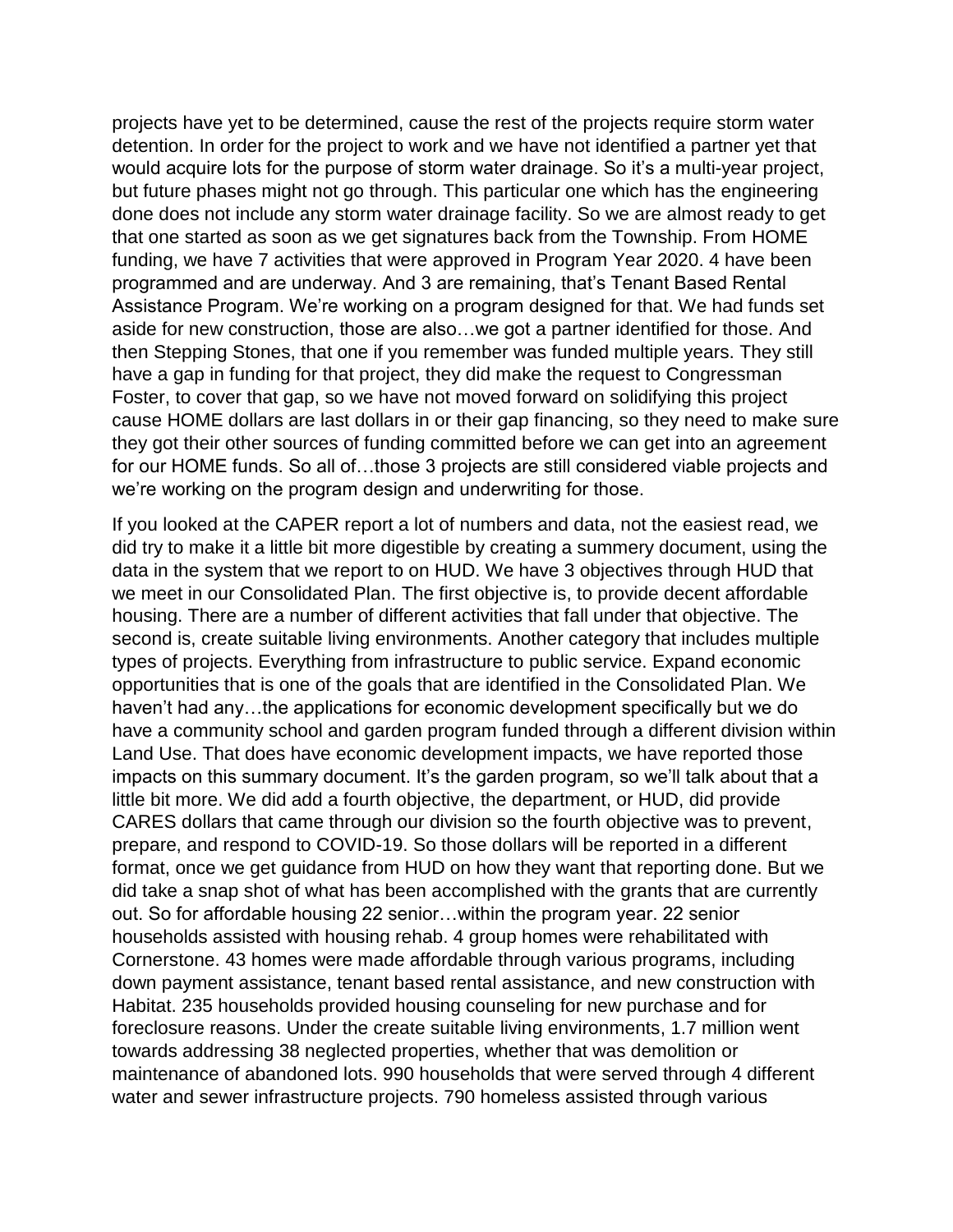homeless prevention programs. And 149 children assisted in the justice system though Court advocate programs. With the economic development objective, 29 gardens currently provide…the program provided supplies for 29 gardens. 14 gardens provided fresh foods to local food pantries. 2 gardens were created within the program year or 2 new gardens were created and expanded. And then 215,000 lbs. of fresh food has been harvested through that program. With the CARES dollars, those activities that are currently under contract. 1,110 homeless provided emergency shelter, and that was through the use of local hotels, when COVID shelter in place orders were in place or when they had COVID positive individuals that couldn't be sheltered in a congregate setting. Those dollars were really critical in the community. 54 homeless received medical care. 1,209 seniors received well-being services with the program Senior Services. 254,356 residents received food assistance through our network of pantries. 612 residents received housing assistance. And then 858 received health screenings.

I know a lot of numbers were thrown at you, I wanted to just visual show you some of the impact in those 4 different objective areas. So when we looked at closing out our last Consolidated Plan and we mapped out all of the Senior Services rehab…or what that program has been able to accomplish. That is what's shown on the left here, is just the geographical distribution of elderly households that were able to agent place or remain in place because of rehab dollars that went to assist their home needs. And then on the right we've got a 25 unit permanent supportive housing development that was completed in December of last year. It's in New Lenox just South of Route 30…if you're familiar with that area, where Wal-Mart is and that shopping district. It's a much needed resource in the community, New Lenox doesn't have a lot of rental housing and they acknowledge that from the beginning. And this development serves disabled residents under 30% AMI. So very low income, but it's close to shopping so it's able to be walkable. It did receive the national green building standard for bronze level certification in the development. There are 25 units, 22 one bedroom and 3 three bedroom units. And it is completely occupied with a waiting list currently. So we know the need for this type of development is quite high. The total project cost was just over 8 million dollars. 3.2 million of that came from the National Housing Trust Fund. And we provided \$200,000 of HOME dollars into this project. We also had section 8.11 project into assistance for 6 units. This is one of those developments that was done on an in-fill lot, it was an under-utilized lot. And New Lenox didn't have the greatest access, but with the partnership of the owner, the village, and Trinity Services, which sponsored the development we were able to make it happen. I think I saw a comment in the chat box about "what do the blue dots mean?" Those are all the senior homes that were helped. So they were mapped within the proximity of the address. So that shows all of the seniors that were assisted through the owner-occupied rehab program through Senior Services. Bolingbrook does also have an allocation of CDBG and they opted to participate in that program. So their dollars are identified in purple. So the homes in Bolingbrook…we account for them separately just because it's Bolingbrook's dollars. That way the entirety of Will County could be served, because City of Joliet also participates in that and funds that program.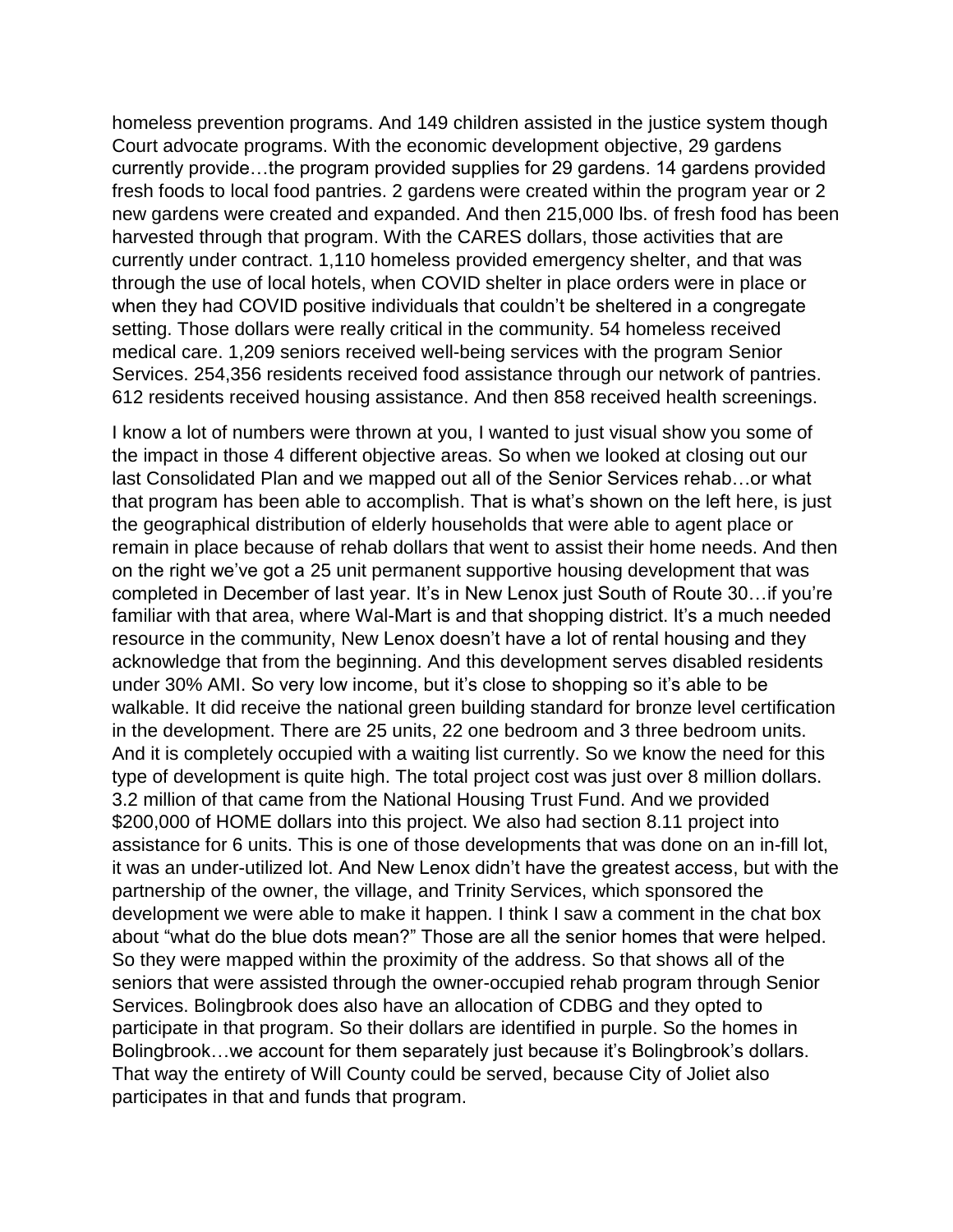Under the create suitable living environments, again just geographical distribution of where infrastructure projects have been funded in the last couple of years. Bolingbrook, Plainfield Township, Rockdale, Wilmington (most recently), University Park, New Lenox, Ridgewood (or unincorporated Ridgewood), Homer Township, Lockport Township to name a few. And then under create suitable living environments we also fund public service from under that objective so one of the programs is with CASA is the Court Appointed Special Advocates. The program provides dollars to train people that are court advocates for children that are in the juvenile justice system. Going through traumatic experiences and helps them get through that process. And that's just an example of those types of projects under that objective.

And then under the expand economic opportunities, the distribution of community and school gardens and then the list of pantries…or the list of gardens that supply food pantries. So that those areas have access to fresh food and healthy food. It's under the working with partners to put the map collaborative, trying to reduce health disparities and identify areas that have a lack of access to food. A lot of our work is done with the national Hook-Up of Black Woman, it is in Preston Heights and we do have a community plan for that area. So we do direct a lot of our resources to making improvements in that area because it aligns with the community plan.

And then lastly with the CARES dollars that came through our division. There's a number of projects that were critical to kind of filling the needs and the gaps due to COVID. But I highlight one of them and it's our project with Will Grundy Medical Clinic. Serving the homeless during this time was probably the most difficult to do. Our shelters were closed for portion of the time during COVID. They also had to reduce their capacity so that they can maintain the distancing requirements and that has resulted in a permeant loss in the community. Daybreak Shelter specifically had space for housing 120 at its maximum and is now down to 60. To be able to provide shelter for the homeless or any type of services in this environment is really difficult. This program aims to connect housing with health care, specifically for the homeless. So the numbers served through this program is 54. 26 are actively participating in the program. The percent that are active that have a medical care plan is 86%. The percent that are active with a medical home is 92%. And medical appointment show rate is 91%. You look at those percentages and think about someone that's homeless and their ability to get to medical appointments much less any kind of access to services. It's really difficult so to have a 91% success rate for getting someone to a medical appointment after its scheduled is great to see. And the thought process there is if you can help someone manage their medical needs or their medical issues they would be more successful when they are housed or they would be able to be more stable house. So currently we are utilizing hotel shelter for this clients and then connecting them to other resources in the community to get regular permanent support or permanent housing in either rental market or elsewhere. But this is a program that is funded through CARES dollars and CARES dollars are not permanent dollars so we are actively looking for ways to continue this program and find a more sustainable option. And one of the pieces there, Will Grundy Medical did indicate that each clinic visit saves a minimum of \$1,200 in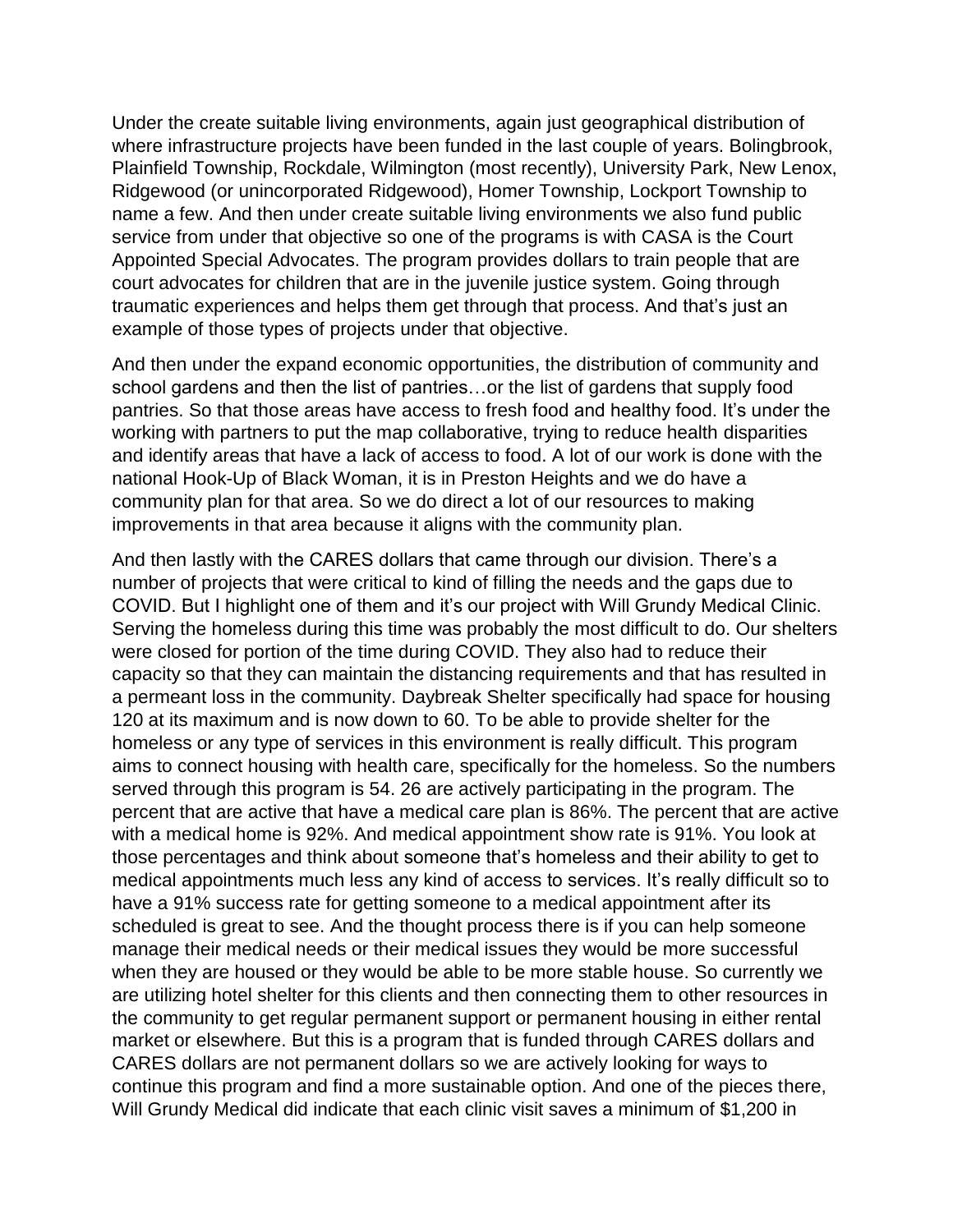uncompensated ER care. So a lot of homeless if they don't have a doctor and can't get to an appointment, if they need medical care their first place to go is emergency care. And that is really expensive, so this off-sets some of that. So that is just a summary of, kind of highlights different types of projects that fall under those various objectives.

And we looked at the data to see, just to check in on what the demographics or the racial and ethnic composition of families assisted through the various different funding sources. I don't know if it's visible but the light blue is White, the orange is Black or African American, the grey is Asian, yellow is American Indian or American Native, the darker blue is Native Hawaiian or Other Pacific Islander, and the green is other or Multirace. That's just the distribution among the 3 different funds of dollars. So at that point…

Rebecca DeGroate said, sorry to interrupt I do believe you have a hand raised.

Martha Sojka said, okay I don't see that, so just tell me who that is for.

Rebecca DeGroate said, I believe it's umm Mr. Nick Palmer.

Martha Sojka said, Nick, you have a question?

Nick Palmer said, sorry I must have hit the hand, I didn't mean to.

Martha Sojka said, it's okay. That is the end of the overview of what's in the CAPER. We tried to make it a little more digestible than what the document to HUD that has a specific format that goes through an online system. So if there are any questions about what we are presenting, we can take that now. And then the document is available on our website, it's available for public comment until early next week and then it will be submitted to HUD for December 30<sup>th</sup> deadline. Any questions or comments?

County Executive Bertino-Tarrant said, there's a couple of hands there. I don't know if Nick is still up, but Nick…We'll start with Meta, Meta you have a question?

Board Member Mueller said, no mine was stuck up and I couldn't figure out how to turn it off. But I think I figured it out.

County Executive Bertino-Tarrant said, I think were panelist, I think that's why were a little different this time than our normal function here that were used to. Okay I don't see any questions. Can I get a motion to close public hearing?

Board Member Mueller said, \*inaudible\* Mueller.

County Executive Bertino-Tarrant said, I got a motion by Mueller. Is there a second?

Township Supervisor Dettbarn said, second.

County Executive Bertino-Tarrant said, who said that, do you know who that is? Donna?

Township Supervisor Dettbarn said, Donna Dettbarn second.

County Executive Bertino-Tarrant said, alright Brooke you need to call roll again please.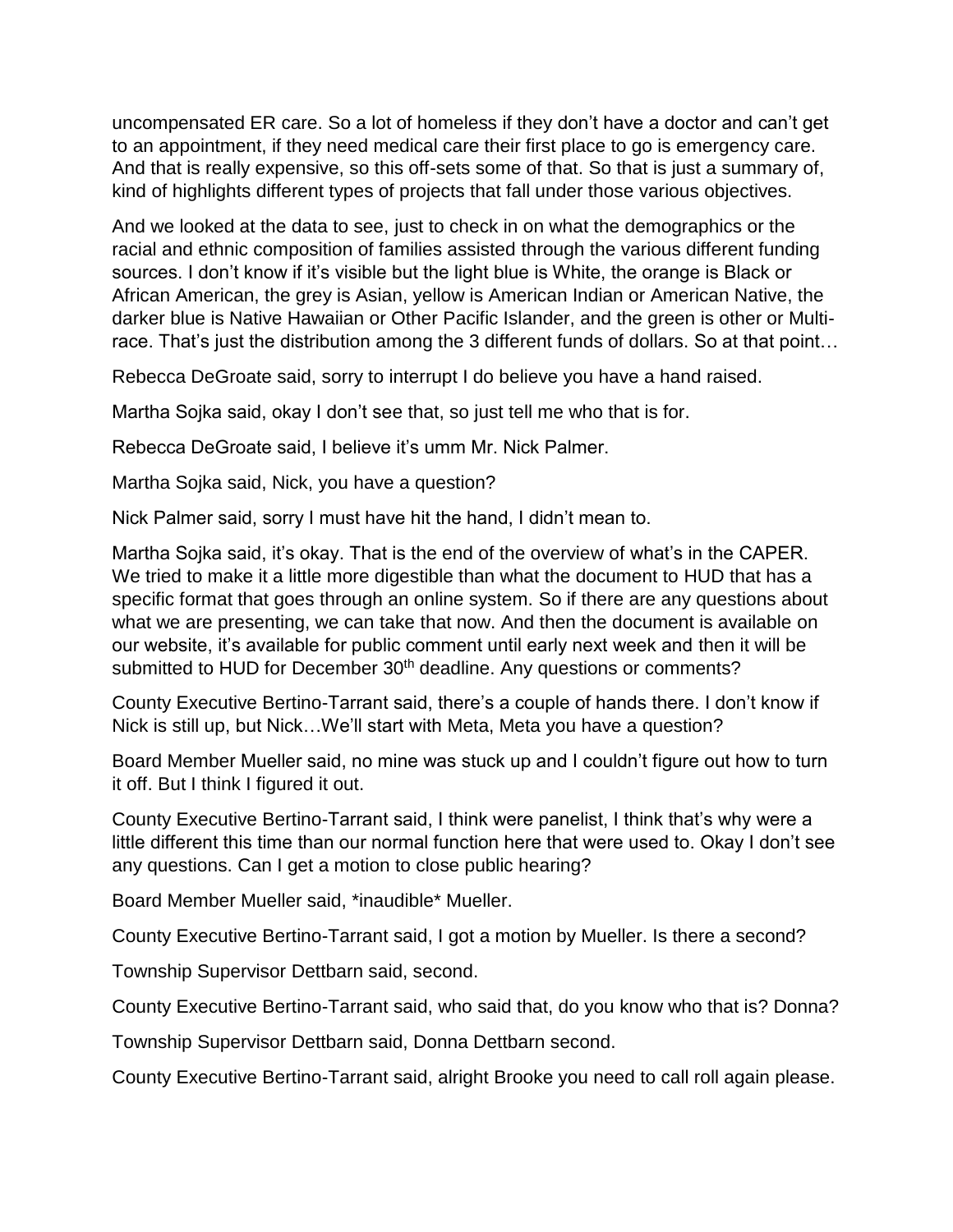Brooke Sims said, sure thing.

County Executive Bertino-Tarrant said, and you may have to ask again at the end if there are additional people. Because we see Ms. Dettbarn is in here as well.

Brooke Sims said, okay, alright. County Executive Bertino-Tarrant?

County Executive Bertino-Tarrant said, yup.

Brooke Sims said, Speaker Cowan?

Speaker Cowan said, yes.

Brooke Sims said, Board Member Mueller?

Board Member Mueller said, yes.

Brooke Sims said, Board Member Fricilone?

Board Member Fricilone said, yes.

Brooke Sims said, Township Supervisor Crowner?

Township Supervisor Crowner said, yes.

Brooke Sims said, Township Supervisor Dettbarn?

Township Supervisor Dettbarn said, yes.

Brooke Sims said, Mayor March?

Mayor March said, yes.

Brooke Sims said, Executive Director White?

Executive Director White said, yes.

Brooke Sims said, Chief Executive Officer Simelton?

Chief Executive Officer Simelton said, yes.

Brooke Sims said, okay those were the only new ones I saw in there.

County Executive Bertino-Tarrant said, alright we are now out of public hearing. Martha, I will turn it back to you for the HOME ARP.

Martha Sojka said, thank-you Executive. So for this item it was just a matter of letting the Advisory Board know what we're proposing in terms of dollars that we'll be receiving through ARP that comes through HOME. Or HOME dollars. So their dollars that are tied to our HOME program are also tied to ARP. The dollar amount is just over 4.5 million. We do have access to 5% of those dollars for administration cost. Because we do have to develop, what HUD is calling an allocation plan. Which includes doing consultation, doing gaps and needs assessment for housing, the public participation process to describe how the Consortium intends to distribute HOME dollars. So we just wanted to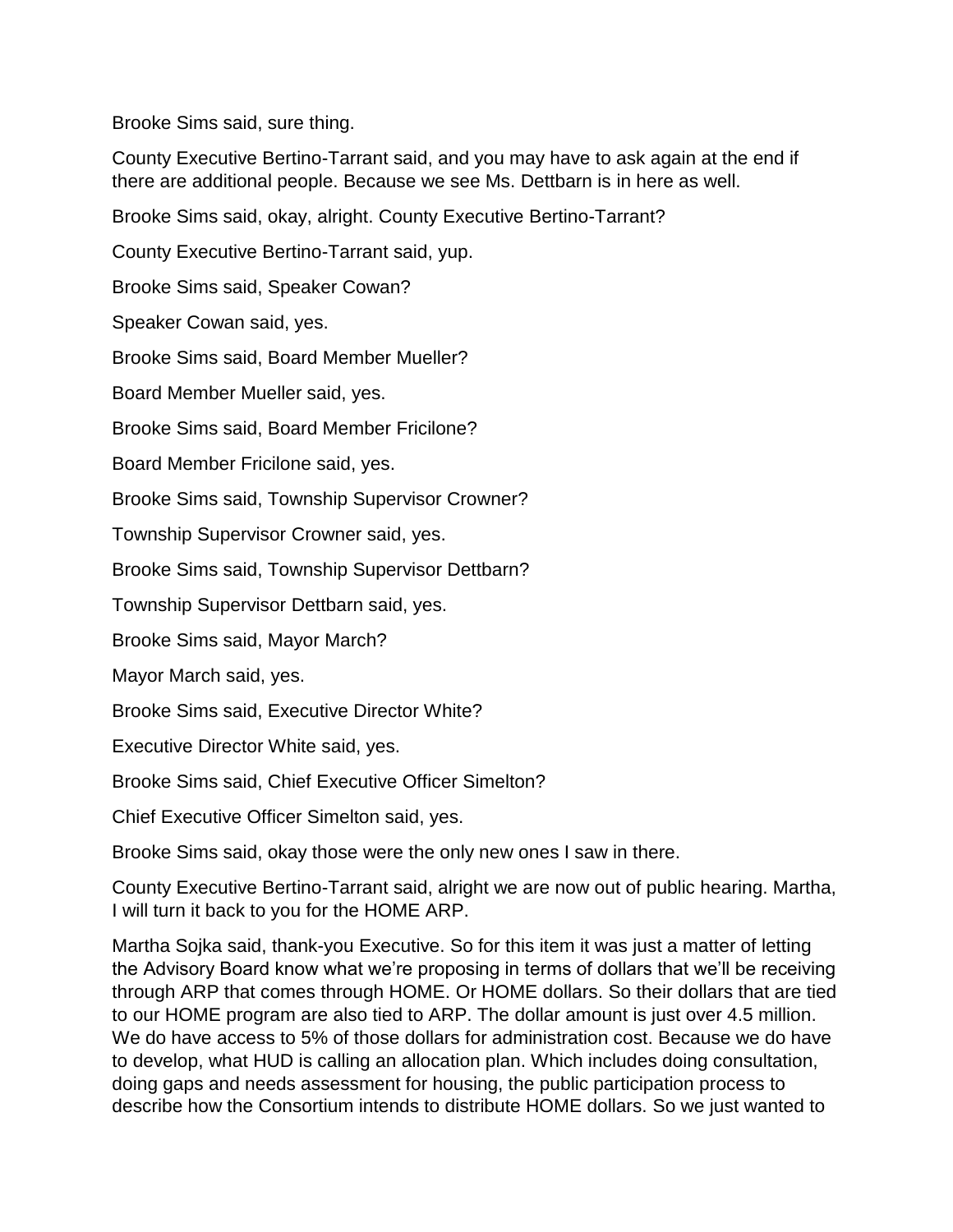touch briefly on how those HOME dollars can be spent on and then what we're thinking in terms of the process.

So the HOME regulations for this pot of money specifies what qualifying populations include. (1) Those dollars are very specific to addressing homelessness or at risk homeless. And they're tied to specific definitions. McKinney-Vento. (2) At risk of homelessness is also McKinney-Vento. (3) Fleeing, or attempting to flee domestic violence. (4) Part of other populations where providing supportive services or assistance to prevent a family's homelessness or would serve those with the greatest risk of housing instability. (5) And then the last population is veterans or families that include a veteran family that also meet the criteria in 1-4 above. So those are who the HOME ARP dollars could be used to serve.

And then the eligible uses, there's 4 of them. For these HOME dollars they can be used for (1) Tenant Based Rental Assistance. (2) Development and support of affordable housing. (3) Provision of supportive services. (4) And then acquisition and development of non-congregate shelter units. So those are units that would be used for emergency shelter just not in a congregate setting so like a hotel setting. That's a common use I guess.

In terms of the process or the timeline, of what we're thinking. January through May we would be conducting the gaps analysis using data documents that we already have on hand whether that's our consolidated plan, HOME documents, anything we have on hand in term of documenting the needs and then what the continuum of care has in terms of data on homelessness. This will also be the period for consultations, there's a list of different agencies that HUD expects you to consult with, Housing Authority, Continuum of Care, or any housing providers. And then also the period where we will be drafting the draft plan. We're looking for opportunities to get public input, using meetings that are already set-up. So we got a couple we are working on but one that is scheduled is; listening sessions about housing needs in Will County, which is scheduled in February in partnership with the IL Housing Development Authority. They're doing listening sessions throughout the state, to get input on their statewide housing plan. So we're going to use that opportunity to listen, to invite residents too, and document what comes up in those meetings. And then put that into the draft plan. And then in May we we'll just use this document…I guess progress this document through our normal cycle of things. So we normally meet in May, so we'll present the draft allocation plan to the Advisory Board at that time. In June is when we make our recommendations to the County Board for the program year 2022. So we'll be making those recommendations at that meeting and also recommending the draft allocation plan at that time. June and July will be the public comment period for both of those documents. And then August with County Board approval. September would be submittal to HUD. And then we would do a notice of funding availability in October. And just to highlight one thing we anticipate doing differently than our normal annual allocations is that we would leave this application cycle open or as a rolling application. Because the funds do not have to be spent until 2030. And we know that development…or the development of units is a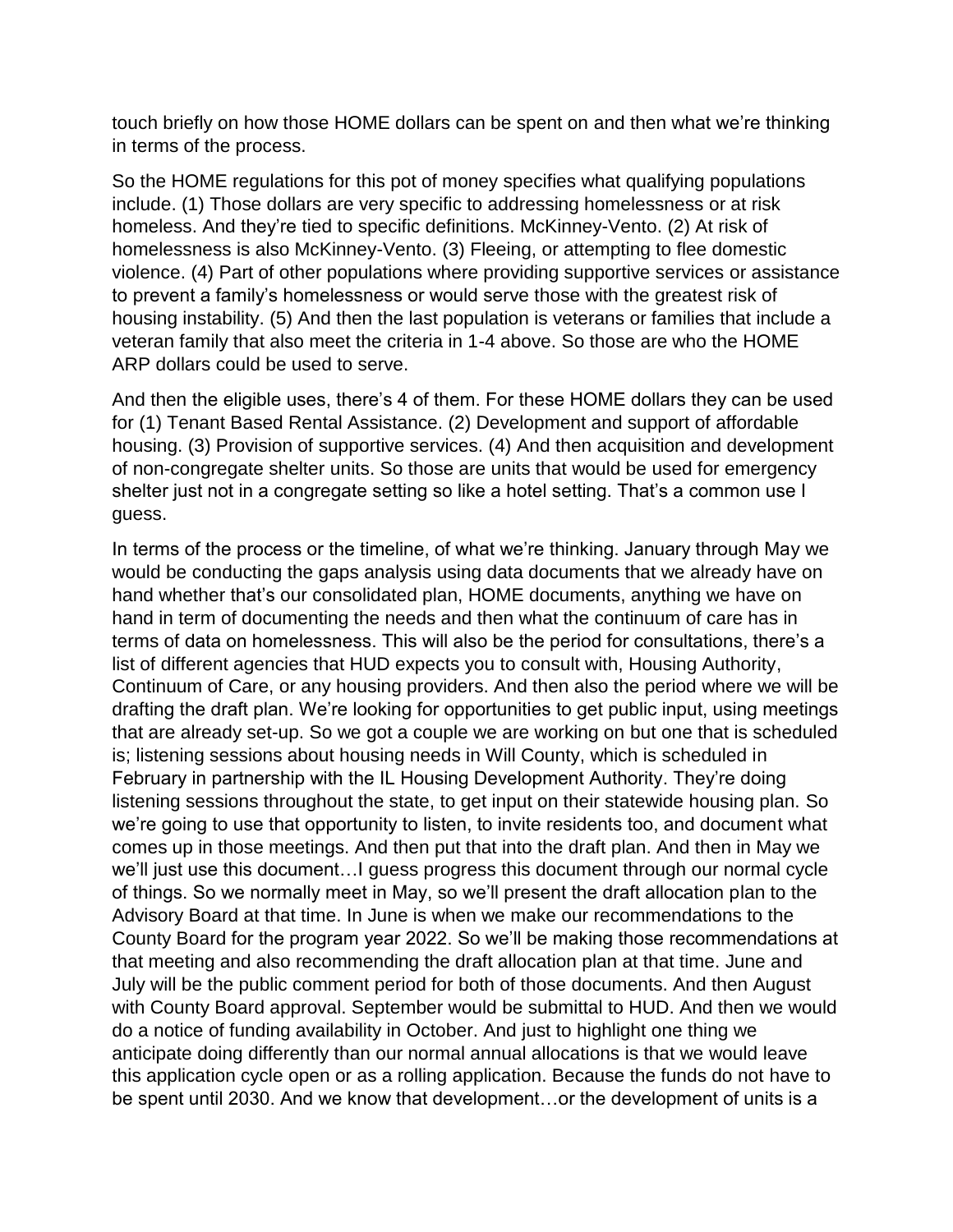need in the community. We hear that from a lot of our partners we just don't have enough units. And if that is the case, and it does get identified in the allocation plan, development takes a lot of time. To get all of the pieces together takes a lot of time, whether it's the ownership of the land, finding the land, finding the willing municipalities, partners or what not. So an open application cycle will allow a developer or sponsor to apply for those dollars at any time of the year and we'll just present that. We'll get it prepared for the upcoming Advisory Board meeting and handle it that way. So any comments or thoughts on this proposal for how we developed our allocation plan for HOME-ARP dollars?

County Executive Bertino-Tarrant said, doesn't look like it Martha.

Martha Sojka said, okay you guys make it easy.

County Executive Bertino-Tarrant said, yeah.

Marth Sojka said, well that's all I had for today.

County Executive Bertino-Tarrant said, okay quickly I want to thank our Board Members here for joining us. This is important information and work that the County does. And Martha to your and to your team, thank-you. It's been an incredibly difficult couple of years and you have done a fabulous job. I always think that government, we do a really bad job at marking ourselves and sharing with people what we do. But when you look at those numbers that's pretty fascinating. You guys have worked diligently with the community too. Thank-you very much, before we go on to the announcements I just want to wish everyone a Merry Christmas. Anybody else have anything... I don't think there is anyone from the public on here so. Alright, your last announcement ma'am.

Martha Sojka said, yes so the CAPER is available up for public comment until early next week. So if anyone wants to share that with any of your clients, networks, constituents feel free to do so. And then our next meeting, according to our Bylaws, is our February meeting. We are working on updating our Polices & Procedures and I hope to have a draft for this meeting. It just didn't work out so we'll have a draft for what we're looking at in terms of our polices and procedures to present to you in February. We also have some new requirements from HUD regarding contracting. It's for specific populations called section 3. It's similar to MBEWBE and that we have to actively solicit. But it's gender neutral and race neutral. It is more income based. So we are working on developing that section 3 plan and what our processes will be for meeting those requirements. So we hope to have something to share with you in February about that as well. And that is it, and thank-you as well and Merry Christmas to everyone.

County Executive Bertino-Tarrant said, thank-you. Brooke before we leave you want to make sure you add Mayor Dietz on to your minutes please.

Brooke Sims said, yes I will, thank-you.

County Executive Bertino-Tarrant said, okay so with that I need a motion to adjourn.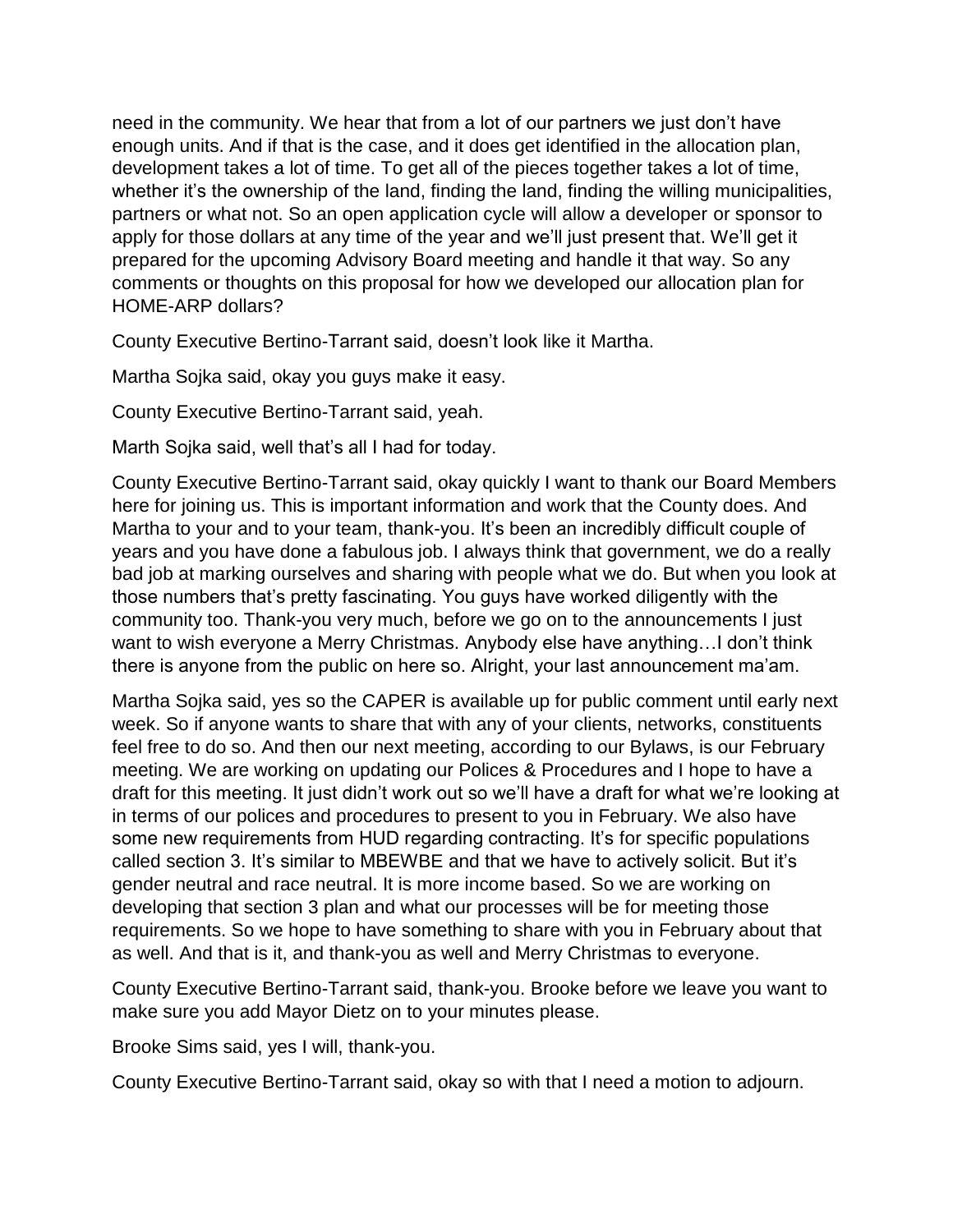Board Member Fricilone said, motion Fricilone.

County Executive Bertino-Tarrant said, motion by Fricilone.

Speaker Cowan said, second Cowan.

County Executive Bertino-Tarrant said, second by Cowan. Thank-you everyone and have a great rest of your day.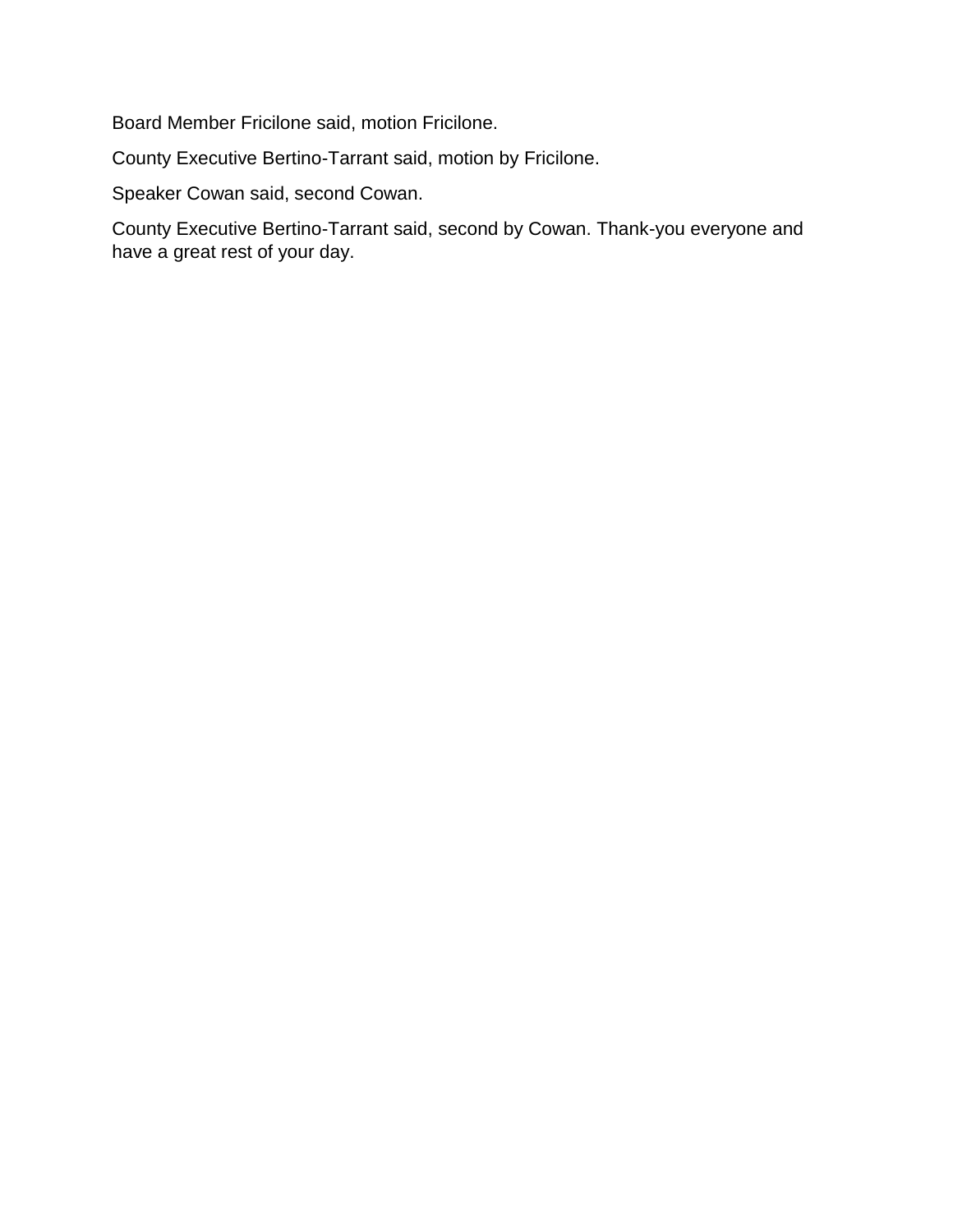## **6. Bylaws**

## **ARTICLE VI-OFFICERS and VOTING**

The Officers of the Advisory Board shall be a Chairman, a Vice Chairman, and a Secretary. Each shall hold office for the term of their membership. The County Executive shall hold the position of Chairman of the Advisory Board. The Vice-chair and Secretary shall be selected by the members of the Advisory Board at the December meeting and shall serve a one-year term.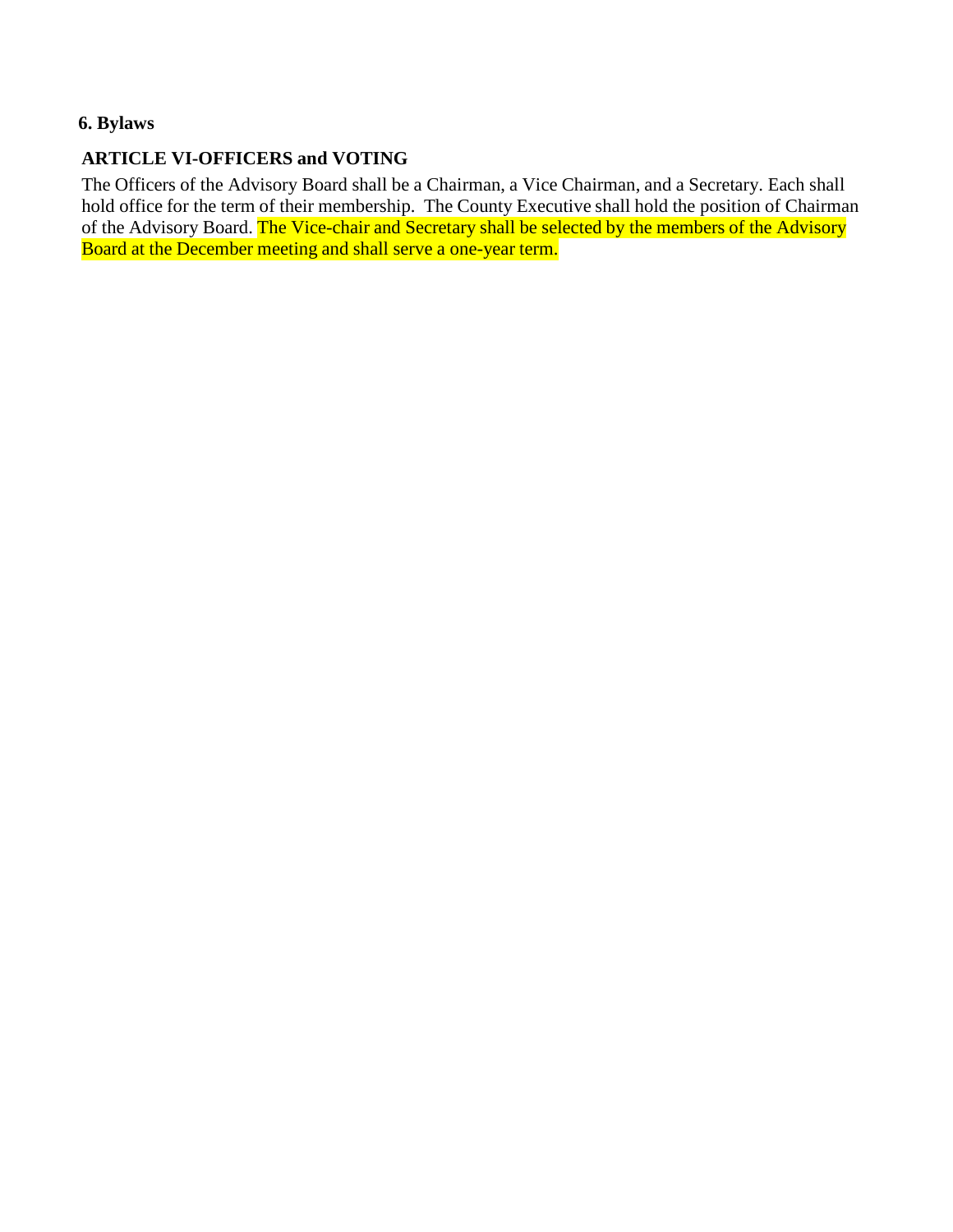#### **7A. Policies and Procedures Progress**

- **Chapter 1 Grants Administration.** Includes an overview of our status, our CDBG joint agreement with the Village of Bolingbrook and our HOME Consortium with the City of Joliet. The chapter also outlines the role of the advisory board, various HUD required processes including the opt-in/opt-out process, HUD reporting, and general grant administration tasks.
- **Chapter 2 Citizen Participation Plan.** Includes process for citizen engagement in the development of the 5-year Consolidated Plan, Action Plans, amendments and end of year reporting.
- **Chapter 3 Cross Cutting Policies.** Includes policies and procedures related to federal regulations that cut across all funding streams including items such as financial management, environmental review, nondiscrimination and affirmative marketing, equal access in participation and employment, minority and women business outreach, section 3 outreach, displacement and relocation, conflict of interest, recordkeeping, lead based paint requirements, and labor requirements.
- **Chapter 4 Funding Applications.** Includes information about general eligibility, selection process, ranking and scoring of applications and the applications that are made available annually to solicit projects that help meet the goals outlined in the Consolidated Plan.
- **Chapter 5 Monitoring & Inspection.** Includes the procedures used to monitor subrecipients to ensure compliance with federal regulations and risk analysis.
- **Chapter 6 Community Development Block Grant (CDBG).** Includes information about the CDBG program and its eligible uses. It also includes subchapters for construction management of infrastructure and public facilities projects, and manuals for programs such as the owner occupied rehab program and demolition.
- **Chapter 7 Home Investment Partnership Program (HOME).** Includes information about the HOME program and its eligible uses. It also includes subchapters for property standards, construction management of housing development projects, CHDO certification, long term monitoring of housing portfolio that is in an affordability period. It also include manuals for programs such as the down payment assistance program and the tenant based rental assistance program.
- **Chapter 8 Emergency Solutions Grant (ESG).** Includes information about the ESG program and its eligible uses which center on addressing homeless and at-risk homeless. It includes standards for street outreach, emergency shelter, homeless prevention and rapid rehousing. It also provides guidance on coordinated assessment, client prioritization and housing stabilization.
- **Chapter 9 Internal Policies & Procedures.** Includes standards for grant administration and outlines grant management procedures to ensure a consistent level of service between program managers. Also include guidance on internal protocols and processes to ensure efficiency, compliant recordkeeping and good.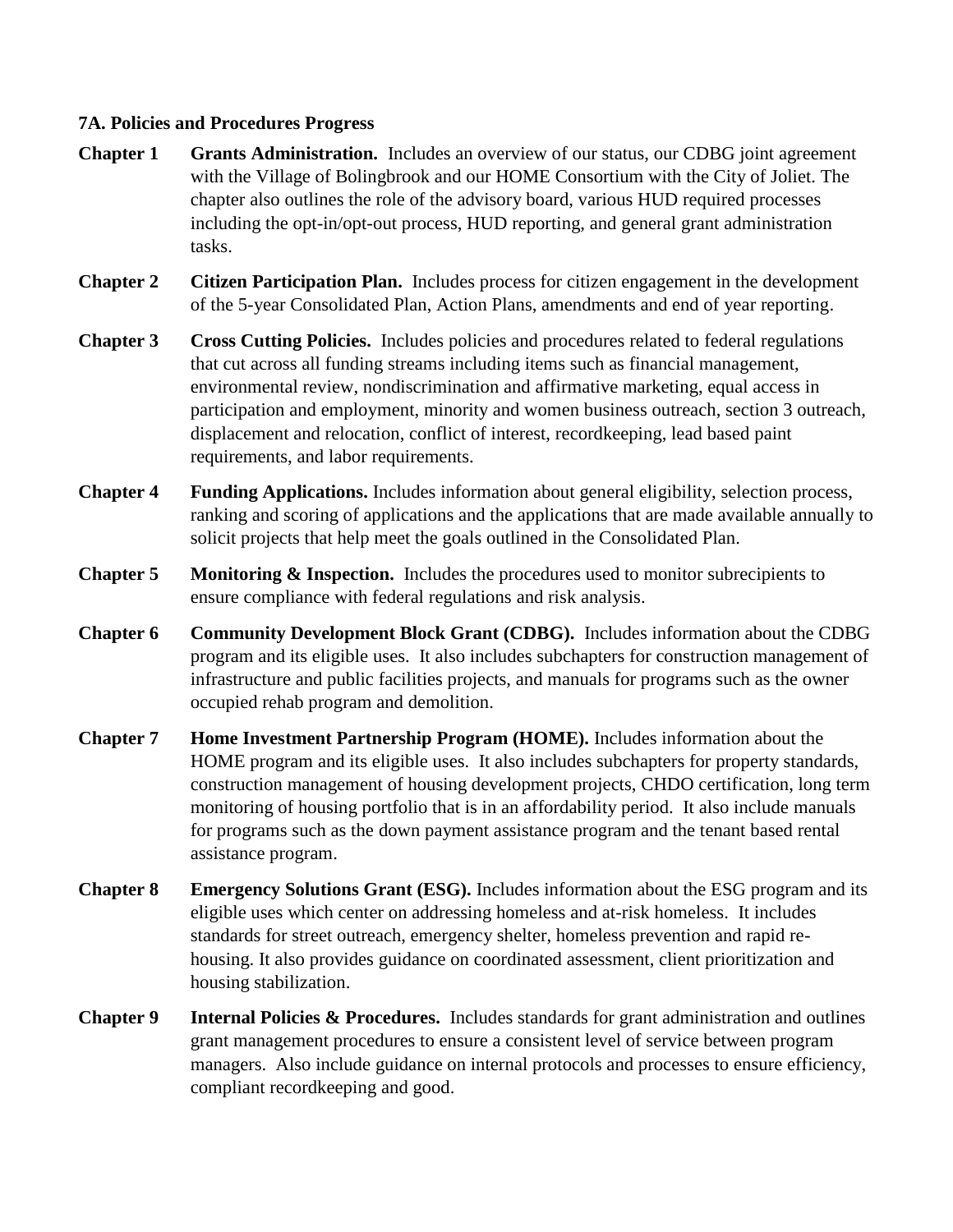#### **7B. Reclaimed Property Program**

#### *Neighborhood redevelopment and revitalization through community development*

**Purpose:** Allow for redevelopment and revitalization through intentional community based partnerships and bring underutilized Trustee Surplus properties back on the tax role.

- **Who:** Land Use Department, Community Development Division
- **What:** Removal of Trustee's Surplus Property from the annual Surplus Property Auction for Community Development purposes. Community Development purposes include stormwater infrastructure/drainage, economic development, and community uses/benefit (housing, parks, gardens, open space…)
- **How:** The Trustee's Surplus Property List is made available to the public in the fall. Community Development will receive and share the Trustee list in July of every year to Certified Community Housing Development Organizations (CHDO), Community Based Development Organizations (CBDO) or Not for Profits. Interested parties would complete an application to the Community Development Division expressing interest and intent. Applicants would be responsible for all due diligence related to acquisition/development of the parcel and for payment of minimum bid price to cover the administrative costs. Approved parcels must be identified by August and will be removed from the Trustee's Surplus Property List. Upon receiving an executed development agreement, and sales contract will drafted and payment will be collected. Parcels will be deeded to the interested party with the development agreement indicating the intended use.
- **Where:** County-wide when activities are supported by Community Development and meet the goals identified in the HUD Consolidated Plan, Fairmont Neighborhood Plan, Sugar Run Creek Neighborhood Plan
- **When:** Annually

**Eligibility:** Property must go to Community Development, certified CHDO/CBDO, NFP or other government entity with land use restriction agreement/development agreement and must have a community benefit.

**Housing:** When vacant parcels will be used for housing development, the following will be required:

- County will provided a value of the foregone liens at deed transfer, which can be used to leverage state tax credits for housing development and Match for the HOME program
- The interested party will obtain an appraised value of the parcel, which can be used to leverage state tax credits for housing development and Match for the HOME program